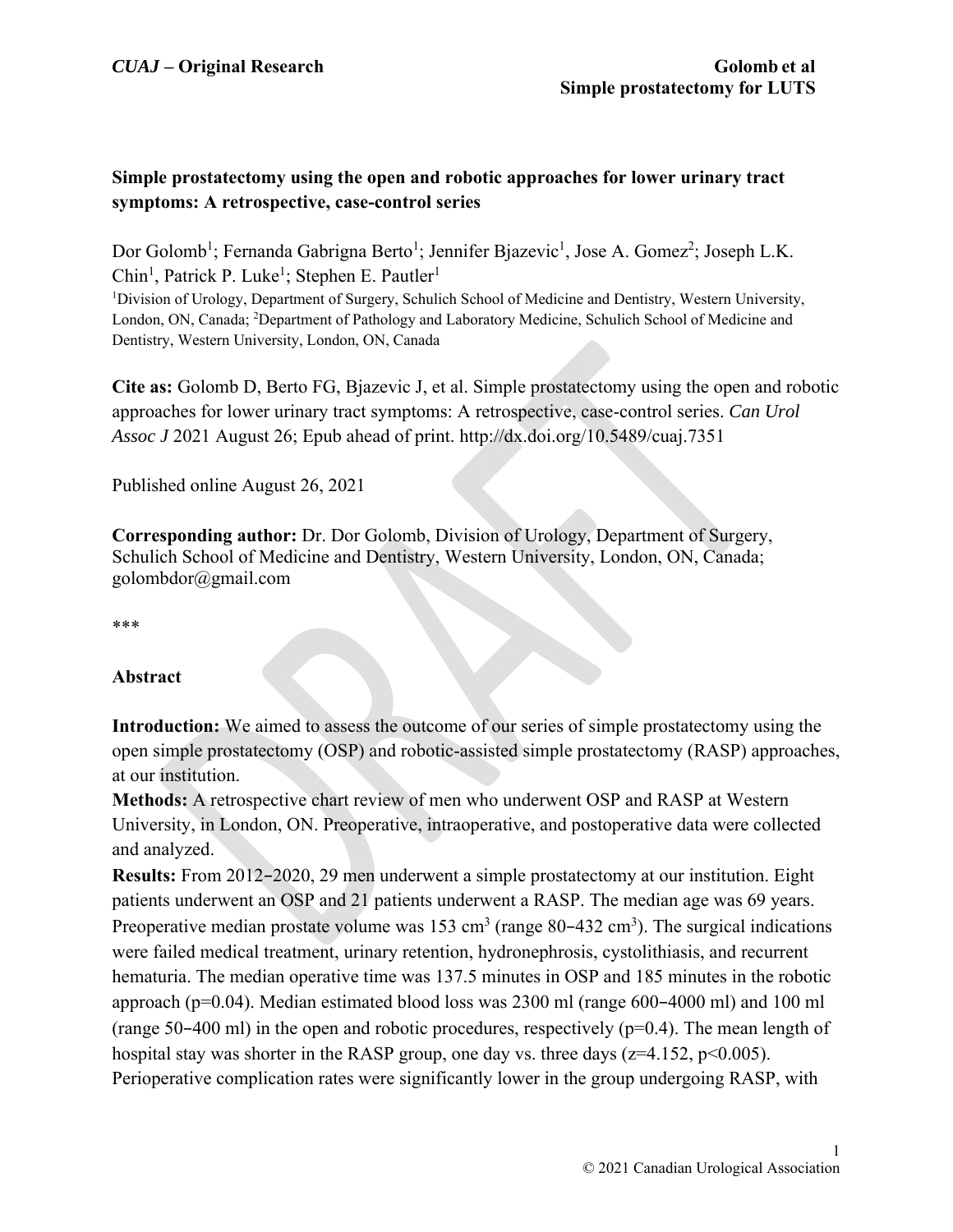no complications recorded in this group  $(p=0.004)$ . Both groups demonstrated excellent functional results, with most patients reporting complete urinary continence  $(p=0.8)$ . **Conclusions:** We report very good perioperative outcomes, with a minimal risk profile and excellent functional results, leading to marked improvement in patients' symptoms at followup after both the OSP and RASP approaches. RASP was associated with a shorter length of hospital stay, decreased blood loss, and a lower complication rate.

#### **Introduction**

The preferred surgical technique for the treatment of an enlarged prostates ( $\geq 80$  g), leading to lower urinary tract symptoms (LUTS), remains controversial. Historically, open simple prostatectomy (OSP) has been regarded as the gold standard for the treatment of large prostate glands; however, this technique can also be associated with a higher blood loss and transfusion rates, and a longer hospital stay<sup>1</sup>. In 2008, Sotelo et al.<sup>2</sup> were the first to report the robotic assisted simple prostatectomy (RASP) technique. Since introduction, this procedure has slowly gained popularity. The increased availability of surgical robots, as well as the higher frequency of robotic assisted procedures, especially robotic assisted laparoscopic radical prostatectomy (RARP) for prostate cancer, has naturally led to the expanded use of this approach for simple prostatectomies. RASP has been reported to be a good surgical option for men with large prostate glands ( $\geq 80$  g), with surgical outcomes comparable to Holmium Laser Enucleation of Prostate (HoLEP) and superior to OSP<sup>3,4</sup>.

In 2015, Hoy et al.<sup>5</sup> reported on the initial Canadian experience performing RASP. Their robotic cohort included 4 patients. They concluded that compared to OSP, the robotic approach was associated with reduced length of hospital stay and intraoperative blood loss. They recommended further investigation and consideration at other Canadian centers. We report the experience of our institution in performing both OSP and RASP for the treatment of LUTS and urinary retention, secondary to an enlarged prostate.

#### **Methods**

Following institutional review board (IRB) approval, we performed a retrospective chart review of all patients that underwent simple prostatectomies at Western University. OSP were performed by two fellowship-trained, experienced surgeons. RASP was performed using the da Vinci Si surgical system by a single fellowship-trained and experienced surgeon. The decision on the type of procedure was based on surgeon preference. All patients were followed up in the clinic postoperatively.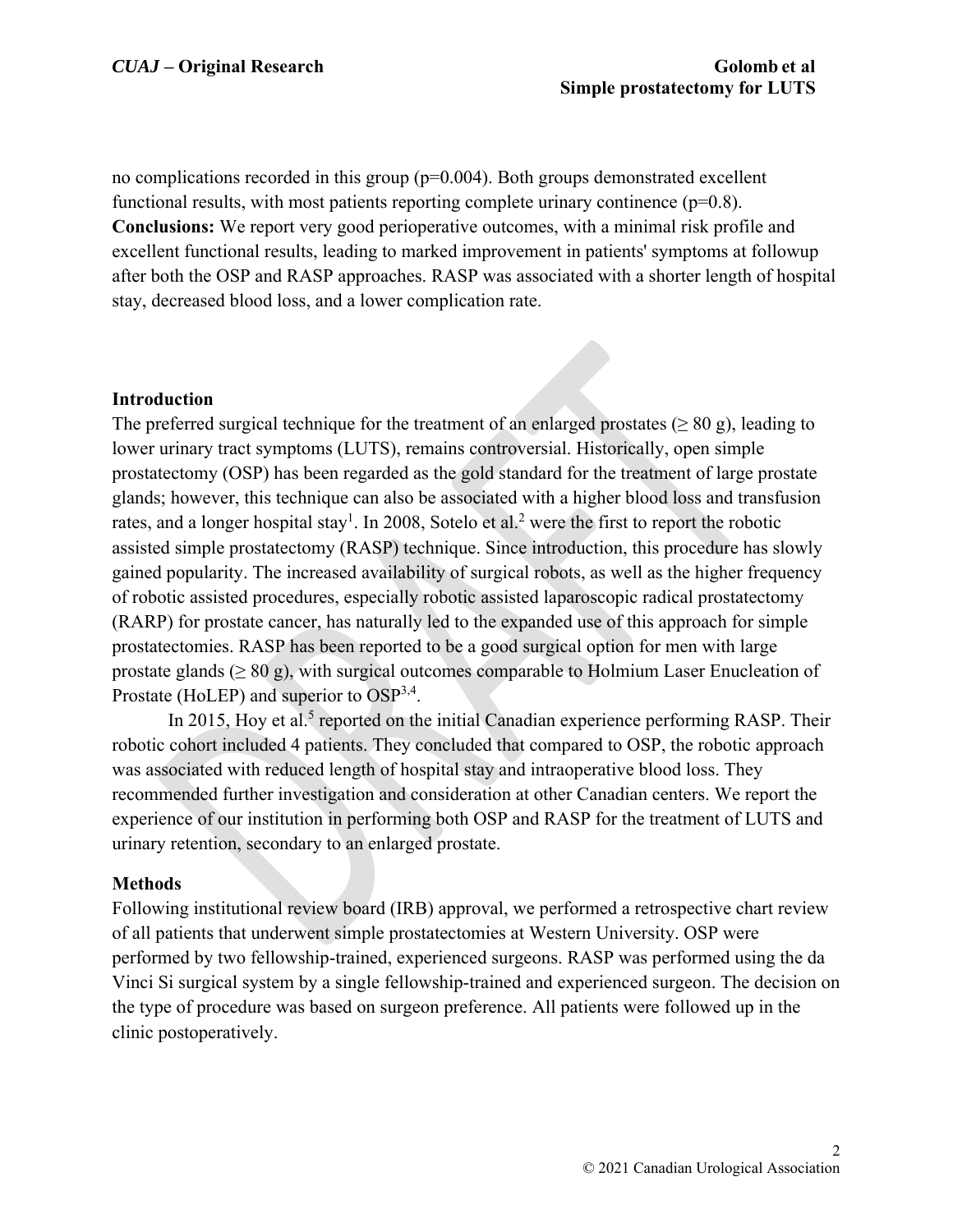This review includes demographic data, as well as preoperative, intraoperative and postoperative data. Study data were collected and managed using REDCap electronic data capture tools hosted at Lawson Health Research Institute<sup>6,7</sup>.

## *Statistical analysis*

Descriptive statistics were used to assess demographics. Statistical analysis for differences in patient age, BMI, pathologic weight of adenoma, and drop in hemoglobin (Hb) were performed using student t test. Length of operation was tested using Welch t test as variances were not equal. Mann Whitney U test was performed to analyze non-parametric data (length of hospitalization, length of follow up, and complications). Indications for the surgery and need for transfusion were analyzed using Fisher's exact test. Comparison between transrectal ultrasound (TRUS) and abdominal ultrasound (US) was performed using Mann Whitney U test and differences in adenoma weight by Wilcoxon signed rank test. For all analyses, reported p-values are from 2-tailed tests and considered statistically significant if  $p<0.05$  with 95% confidence interval (CI). All analysis was performed using IBM SPSS® Statistics version 26.0 (IBM Corp. Released 2019. IBM SPSS Statistics for Windows, Version 26.0 Armonk, NY: IBM Corp.)

# *The operative technique*

OSP was performed through a lower midline incision in an extraperitoneal trans-capsular technique. All RASP procedures were performed via a transperitoneal six port approach, with the prostate approached trans-vesically, for adenoma enucleation.

## *Postoperative management*

In the open approach, the urethral catheter is typically removed 14 days following the procedure, whereas in the robotic approach it is removed after 7 days. The timing of removal of the catheter was dependent on the clarity of the urine and the discretion of the operating surgeon.

## **Results**

We studied the records of 29 patients who underwent simple prostatectomy between the years 2012 – 2020. Eight of the patients had OSP, whereas 21 underwent RASP. Demographic and preoperative data are presented in table 1. Mean preoperative estimated prostate volume was 229 cm<sup>3</sup> (SD  $\pm$ 114.8 cm<sup>3</sup>) and 152 cm<sup>3</sup> (SD  $\pm$ 49.2 cm<sup>3</sup>) in the OSP and RASP groups respectively  $(p=0.03)$ . The surgical indications were failed medical treatment  $(25\%, 28.5\%)$ , urinary retention (37.5%,52.3%), hydronephrosis (25%, 14.2%), cystolithiasis (0%, 4.7%) and recurrent hematuria  $(4.7\%, 12.5\%)$  for OSP and RASP respectively ( $p=0.5$ ). Some of the patients had multiple indications. Operative and postoperative data are provided in table 2. Median operative time was 137.5 minutes (range 86-240 mins) in the open surgical approach and 185 minutes (range 140- 283 mins) in the robotic approach ( $p=0.04$ ). None of the robotic procedures were converted into an open approach.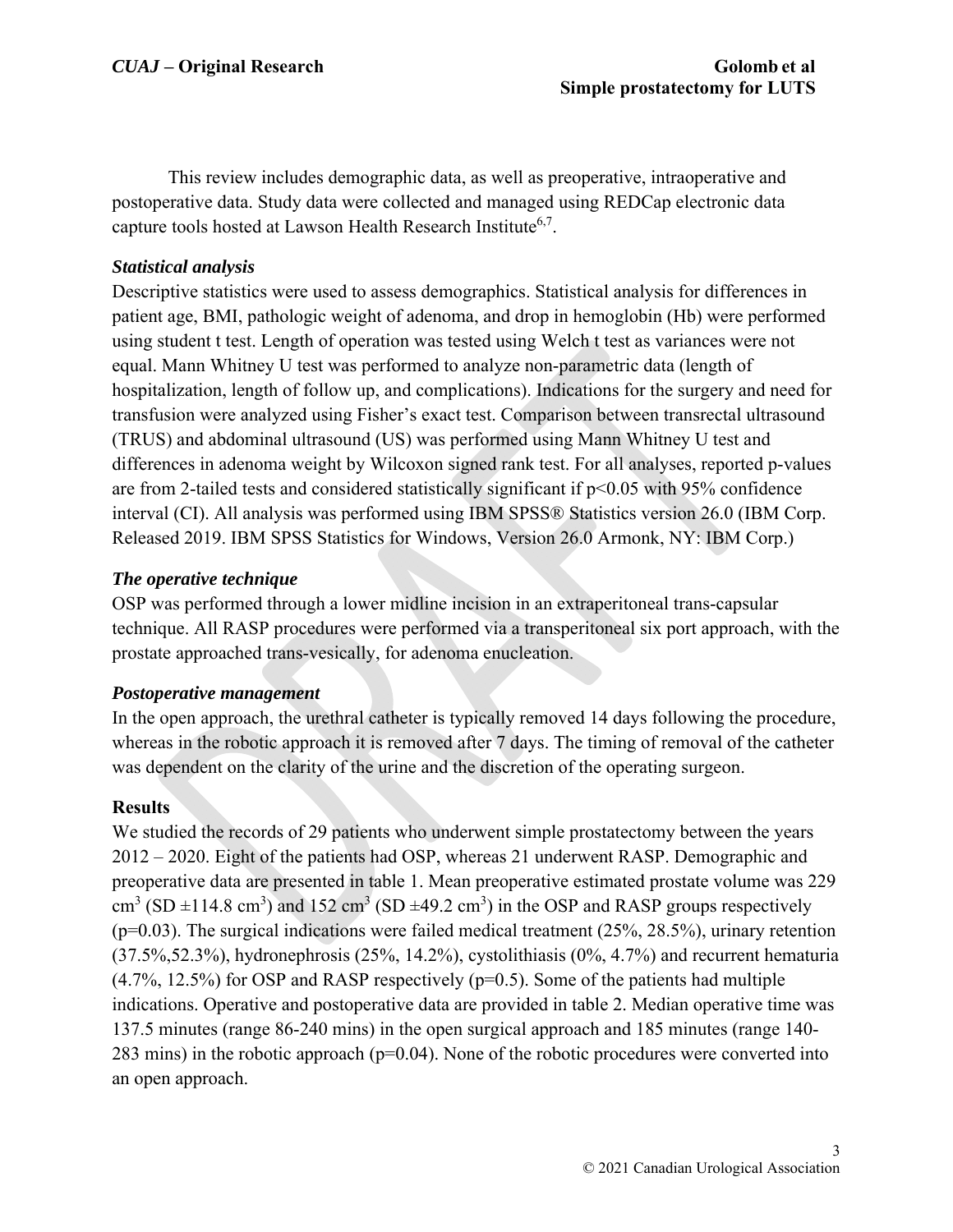Median estimated blood loss was 2300 ml (range 600-4000 ml) and 100 ml (range 50-400 ml) in the open and robotic procedures respectively  $(p=0.4)$ . The mean postoperative drop in hemoglobin was 39 g/L and 22 g/L in OSP and RASP respectively ( $p=0.03$ ). Patients undergoing RASP had a significantly lower risk of postoperative blood transfusion ( $p=0.06$ ), with none requiring any blood products compared with 2 patients (25%) in the OSP cohort who needed blood transfusions perioperatively, requiring a total of 9 units of packed red blood cells. While there was no significant difference between the two surgical approaches in terms of blood loss, likely secondary to the small sample size, RASP was associated with a significantly lower postoperative decrease in Hb and blood transfusion rate.

The RASP cohort also had a shorter length of hospital stay with a mean stay of 1 day  $(\pm 0.46 \text{ days})$ , compared to 3 days  $(\pm 1.03 \text{ days})$  in the OSP group(p<0.005). A urethral catheter was left indwelling for 14 and 7 days in all patients undergoing OSP and RASP respectively, at the discretion of the operating surgeon. All patients were able to void spontaneously after the urethral catheter was removed and none of the patients required re-catheterization due to urinary retention. Median length of follow up was 15 (range 3-81) and 4 (range 3-12) months for OSP and RASP respectively. 92.8% of patients reported complete urinary continence at follow-up, with no statistical significance between the two surgical approaches ( $p=0.7$ ). In the OSP group one patient reported severe urinary incontinence and is planned to undergo insertion of an artificial urinary sphincter (AUS). Comparatively, in the RASP group two patients (10%) reported minimal incontinence which required no further treatment. All preoperatively diagnosed hydronephrosis resolved on postoperative ultrasound imaging. The mean difference between the pre and post-operative PVR was  $364 \text{ ml}$  (p=0.1). The median decrease in PSA following the surgical procedures was  $5.91$  ( $z=3.75$ ,  $p<0.0005$ ).

There was no difference in pathologic weight of resected adenoma between OSP and RASP approaches with median weights of  $121g$  (range  $63 - 255g$ ) and  $103g$  (range  $52-240g$ ) respectively  $(p=0.1)$ . There was a significant difference between preoperative prostate volume estimation, by both abdominal US and TRUS, and resected adenoma weight by a median difference of 55 grams ( $z=-4.782$ ,  $p<0.0005$ ). In comparing both preoperative imaging modalities, TRUS and abdominal US, we report no significant differences between the two in the ability to estimate resected prostate size  $(p=0.3)23$  patients (79%) were reported to have benign tissue in the pathology report. Three patients had an incidental finding of low-risk prostate adenocarcinoma, while 3 patients were found to have intermediate risk prostate cancer.

The rate of perioperative complications was found to be significantly higher in the OSP group, with no complications being reported in patients undergoing RASP ( $p=0.04$ ). In the OSP group, a total of 6 (75%) patients experienced postoperative complications. Two patients had a grade 1 Clavien Dindo complication, including one patient who had a urinary tract infection (UTI), which was treated with antibiotics; and a second patient with persistent gross hematuria which required prolonged continuous bladder irrigation until it resolved without further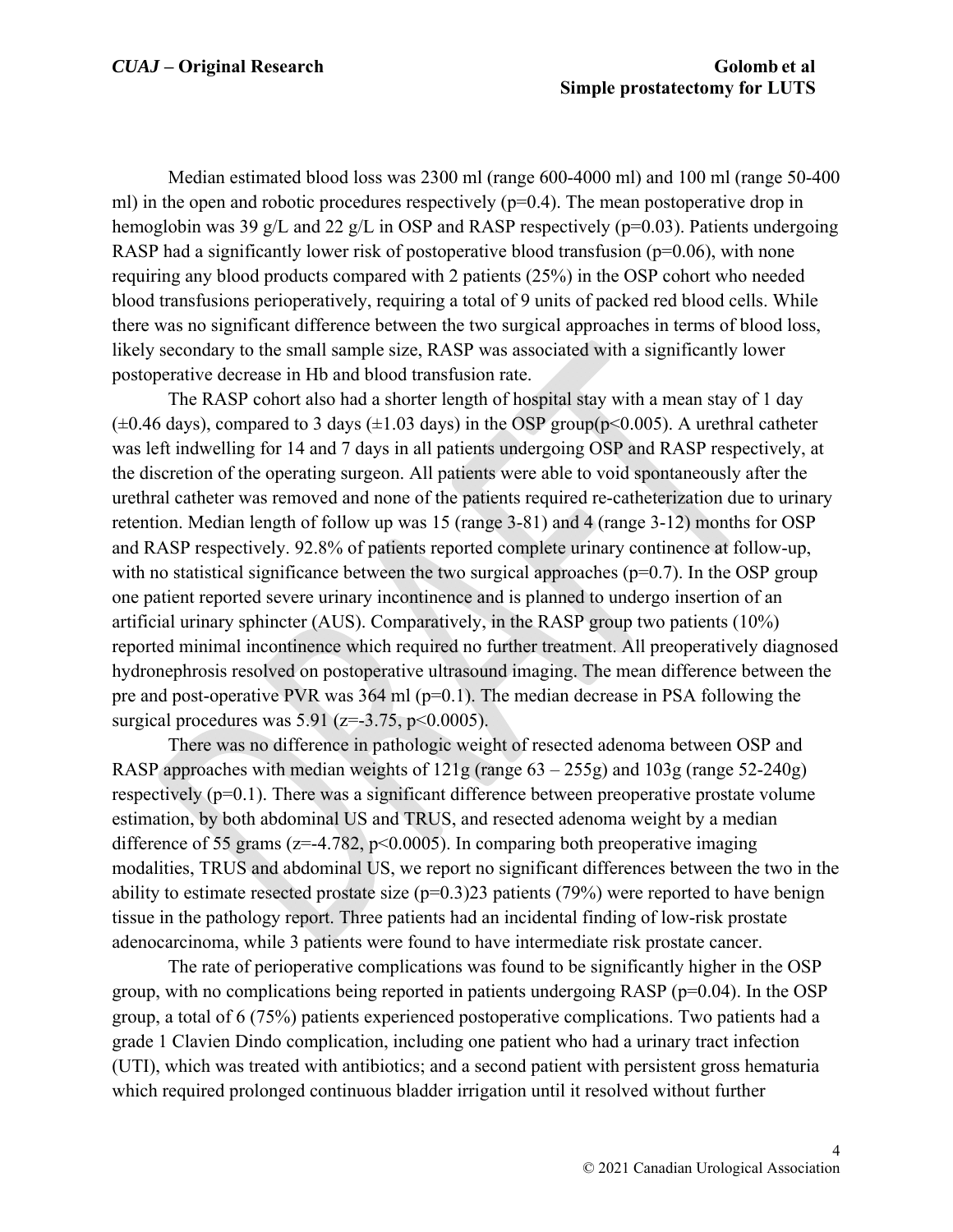management. Two patients had a grade 2 Clavien Dindo complications and required a blood transfusion. Finally, two patients had a grade 3b Clavien Dindo complication; including one patient who developed a bladder neck stricture treated with bladder neck incision, and a second patient who developed significant urinary incontinence and is planned to undergo insertion of an AUS.

# **Discussion**

We report on our experience with simple prostatectomies, for both OSP and RASP approaches, in the treatment of patients with large obstructing prostates.

In our cohort, RASP was found to have a very good safety profile with minimal blood loss. The patients experienced an unremarkable postoperative period with no complications, short hospital stay and excellent functional outcomes at a follow-up.

The most recent European Association Urology (EAU) guidelines<sup>8</sup> indicate that the standard surgical techniques for simple prostatectomy are OSP, HoLEP, and bipolar enucleation. The guidelines conclude that both laparoscopic and RASP seem comparable to OSP in terms of efficacy and safety, providing similar improvements in maximum urinary flow rate (Qmax) and International Prostate Symptom Score (IPSS). However, these results are based on retrospective studies. In the 2018 American Urological Association (AUA) guidelines<sup>9</sup> no surgical technique is specified as the preferred one, and it is advised to choose the technique according to the surgeon's expertise. Alternatively, the Canadian Urological Association (CUA) guidelines<sup>10</sup> still recommend OSP as first choice for the treatment of a large prostate, and do not include RASP as one of the potential management options.

Hoy et al.<sup>5</sup> described the initial Canadian experience with RASP. They performed a retrospective chart review of 4 patients undergoing RASP and 28 undergoing OSP. They reported that RASP had significantly longer operative time (161 vs. 79 min;  $p = 0.008$ ) but a shorter length of hospital stay (2.3 vs. 5.5 days;  $p = 0.0001$ ). In their series OSP was associated with higher blood loss (835.7 vs. 218.8 mL;  $p = 0.0001$ ); however, there was no significant difference in the overall complication rate between the two techniques.

In our study we report similar results with regard to operative time and length of hospital stay; while we were unable to demonstrate a difference in intraoperative blood loss, OSP was associated with a significantly high postoperative Hb drop and blood transfusion rate. In addition, in our cohort, OSP was also associated with a significantly higher complication rate  $(p=0.004)$ .

Opponents of RASP have noted the longer operative time when compared to OSP and HoLEP. Studies comparing the operative times have reported that RASP took significantly longer than OSP (161 vs. 79 mins,  $p \le 0.008$ )<sup>1</sup> and HoLEP (103 vs. 274 minutes,  $p \le 0.001$ )<sup>8</sup>. In our study we report on statistically significant longer operative time in RASP, with a median operative time of 137.5 and 185 minutes for OSP and RASP respectively (p=0.04). The longer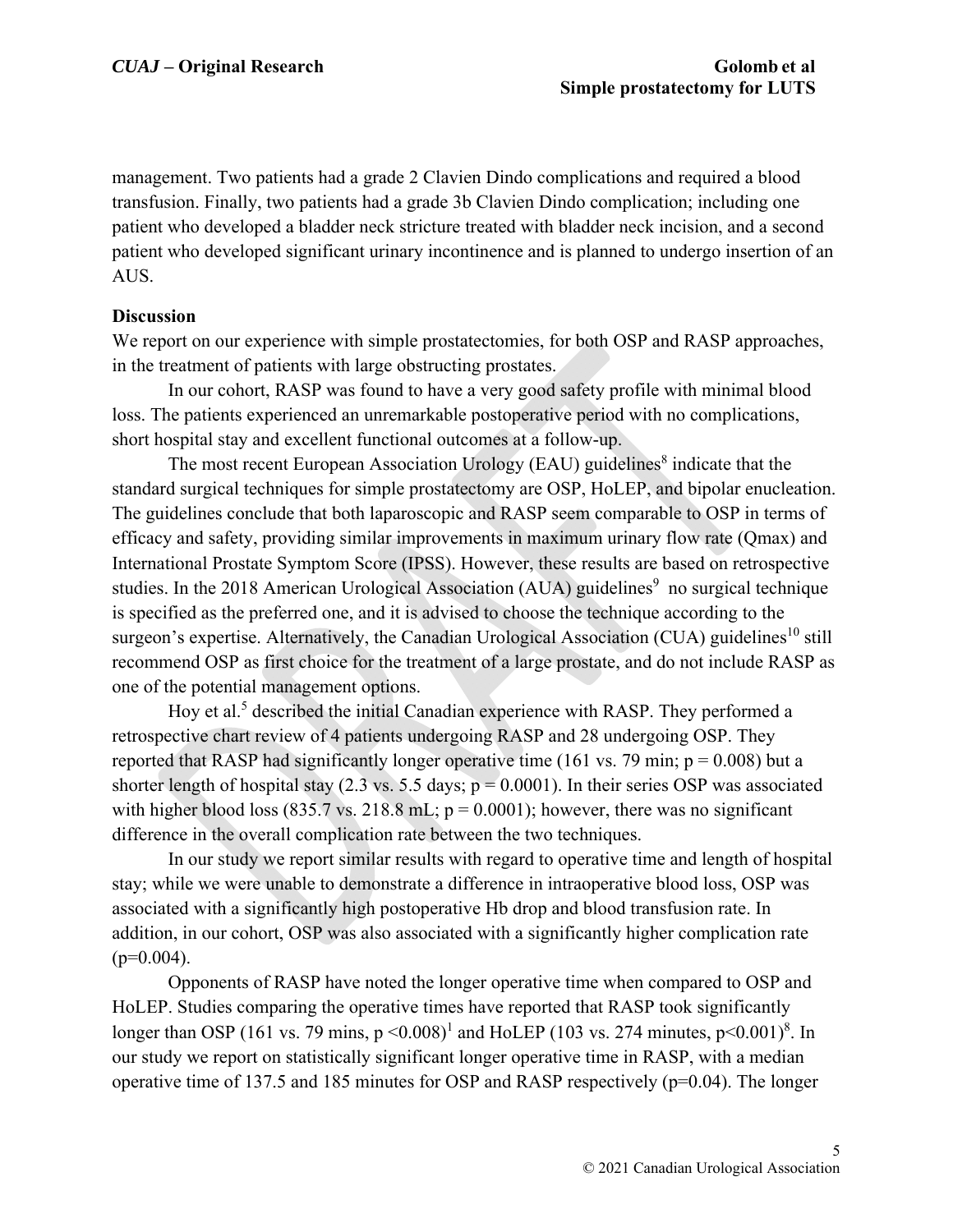operative time is likely due to the docking and undocking of the robot, as well as the extraction of the specimen.

Multiple studies have reported on the significantly decreased blood loss in minimally invasive simple prostatectomies when compared to  $OSP^{1,4,12,13}$ . We report that the median EBL in our cohort was 2300 and 100 ml for the open and robotic approaches respectively. Two patients undergoing OSP received blood transfusions perioperatively, while none of the patients undergoing RASP required any blood products. To note, in our cohort, the indication in one of the patients undergoing OSP was severe recurrent hematuria. The patient required blood transfusions peri-operatively. This may have resulted in skewing the results of EBL and blood transfusions. Nevertheless, we believe that the reduced blood loss in the robotic approach favors the robotic approach over the open procedure.

In a literature review by Shah et al.<sup>1</sup> they reported that major complications, considered as Clavien Dindo  $\geq 3$ , were almost double in OSP compared to RASP. The major complications noted were extensive bleeding, persistent hematuria leading to clots which required intervention, and bladder neck or urethral strictures. We report similar results, with postoperative complications occurring only in the OSP group  $(p=0.004)$ . In our cohort, there were two grade 1, two grade 2 and two grade 3b Clavien Dindo classification complications in the OSP cohort.

It is well documented that minimally invasive procedures usually result in a shorter hospital stay when compared to open procedures<sup>1</sup>. Mourmouris et al. reported that in their hands, hospitalization times were significantly shorter in RASP compared to OSP (3.4 vs 8 days,  $p<0.001$ <sup>12</sup>. Our results mirror this finding with the median length of hospital stay in our study being statistically longer in OSP cohort (3 days) compared to patients treated with RASP (1day, p<0.005).

Studies comparing the functional outcomes of Minimally Invasive Surgical Procedures (MISP), including both laparoscopic and robotic simple prostatectomy to OSP, have demonstrated that MISP offered similar improvement in patient reported –IPSS score, quality of life, Q-max and post-void residual urine volume  $(PVR)^{14,15}$ . A previous prospective study has demonstrated comparable functional outcomes with both RASP and OSP techniques<sup>9</sup>. A recently published prospective randomized control trial (RCT) comparing extraperitoneal laparoscopic simple prostatectomy (LSP), RASP and HoLEP in prostate volumes  $\geq 120$  ml reported that LSP and RASP had equivalent efficacy, perioperative morbidity and functional outcomes when compared to HoLEP16.

In our study, the majority of patients in both groups reported on excellent functional outcomes, with no significant difference seen between the two cohorts ( $p=0.7$ ). In the OSP group, one patient suffered from severe urinary incontinence; whereas, in the RASP group, two patients reported persistent minor, but they did not require any treatment. Unfortunately, IPSS scores were not collected within our series.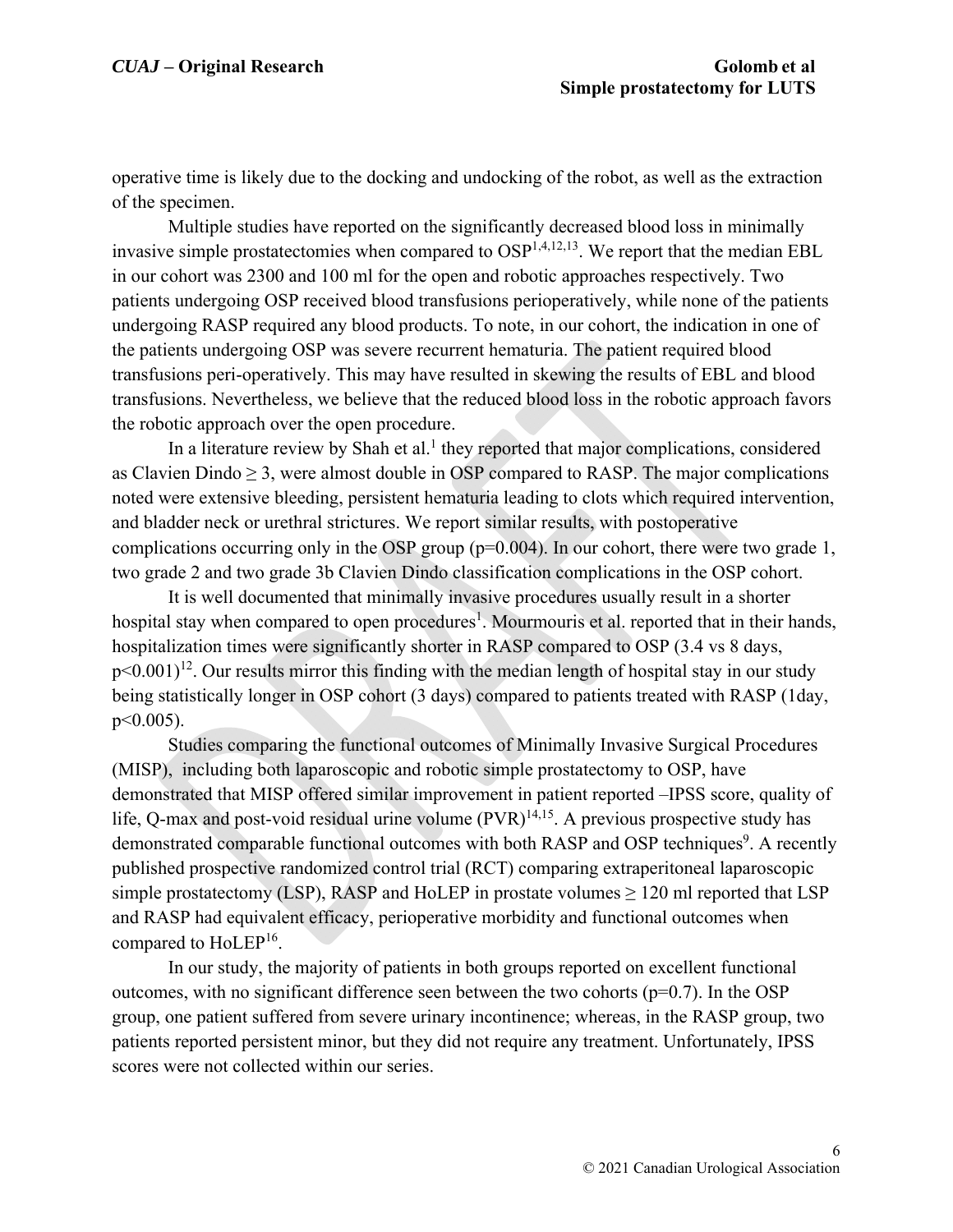The opponents of RASP have noted the increased cost associated with robotic procedures. Sutherland et al.<sup>3</sup> compared the operative costs of RASP and OSP in a study from 2011. They reported that the average cost for RASP was \$5212 USD compared to \$2415 USD for OSP. On the other hand, Matei et al. reported in a study from 2012 that RASP was actually less costly than OSP, mainly due to the associated longer period of bladder continuous irrigation, lower transfusion rate and shorter length of hospital stay<sup>17</sup>. At our institution, we estimated the total cost of RASP to be 13,166 \$CAD per case. The estimated cost of OSP was found to be 10,052 \$CAD. This price estimate includes the labor, instrumentation used during the procedure, robotic service contract as well as the price of hospital stay.

In our study we report on a significant discrepancy in preoperative prostate volume estimation and the volume of resected prostate adenoma reported by pathology. Both TRUS and abdominal US significantly over-estimated prostate volume preoperatively. A study by Matthews et al.18 compared TRUS prostate volume estimates to volumes of unfixed radical prostatectomy specimens. They reported that the preoperative estimates differed significantly from the volumes of corresponding prostatectomy specimens. In their study, they found that TRUS tended to overestimate the volume in small prostates (<30 ml) and underestimated the volume in large (>50 mL) prostate glands. Studies comparing TRUS to abdominal US reported a strong correlation between the transrectal and transabdominal approaches, with no statistically significant differences<sup>19,20</sup>. In our study, we report that both abdominal US and TRUS significantly overestimated the prostate volume by a median difference of 55 cm<sup>3</sup> ( $p$ <0.0005). Although, the whole prostate is not removed in simple prostatectomies, which affects the postoperative pathology prostate weight, we believe that this over-estimation is significant and may have impacted preoperative surgical decision making and patient counselling. When comparing the preoperative volume assessment utilizing TRUS and abdominal US with the final volume of resected adenoma in the pathology report, we found no significant differences between the two modalities  $(p=0.3)$ .

To our knowledge, our study is the largest series of RASP described in Canada. However, there are some limitations to our study. First, the cohort is relatively small and retrospective, with the inherent biases. In addition, all robotic surgical procedures were performed by a single experienced surgeon and thus generalization of the results would need to be evaluated. Third, we do not routinely record IPSS scores and uroflowmetry perioperatively and therefore we are unable to report on functional outcomes with that tool. Fourth, OSP were performed several years prior to RASP and thus a true contemporaneous comparison cannot be made. Fifth, the follow up time in the RASP group was shorter than the OSP group, making it difficult to compare long term results and complications. A randomized prospective study would be required to improve the level of evidence.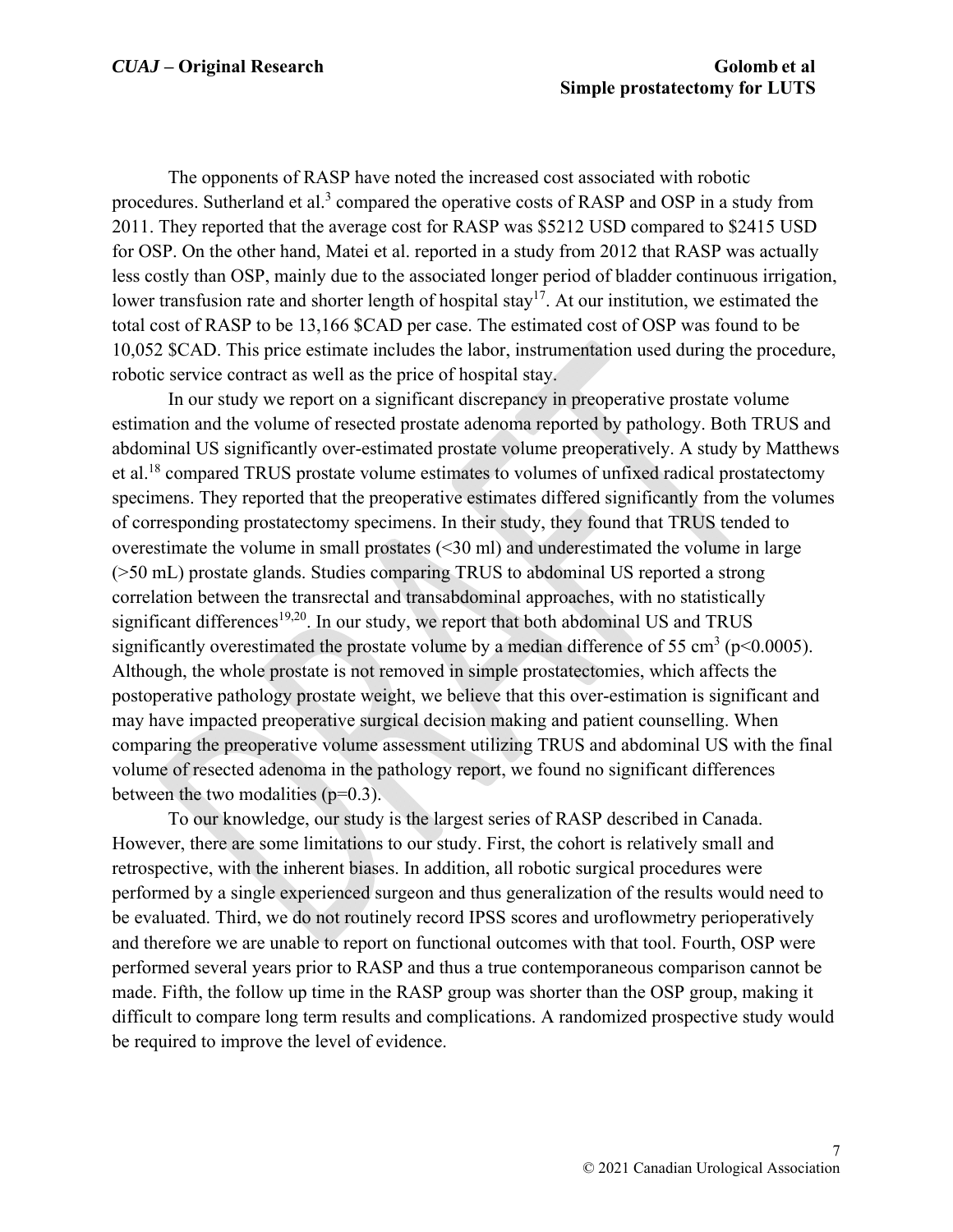#### **Conclusions**

Our experience demonstrates excellent functional results for both OSP and RASP. Furthermore, our experience with RASP exhibits the feasibility at a Canadian urologic centre. RASP was associated with low blood loss, shorter length of hospital stay and a lower complication rate, when compared to OSP. The main disadvantages we have identified with the robotic approach were the longer operative time and higher cost. We believe that both OSP and RASP are excellent choices in treating men with enlarged obstructing prostates. Our study has demonstrated that RASP can be safely and effectively performed in centers with sufficient expertise, with excellent postoperative outcomes.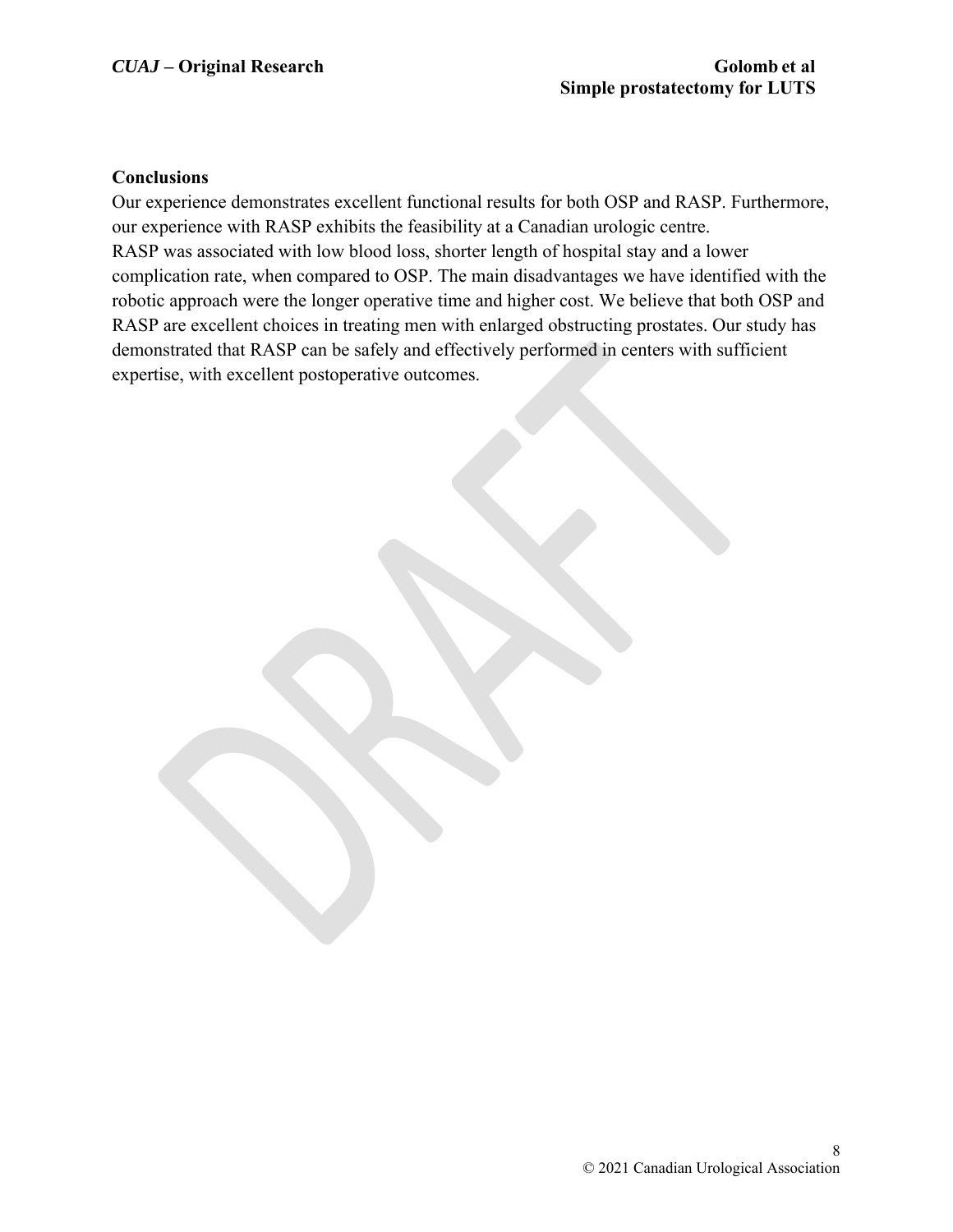#### **References**

- 1. Shah AA, Gahan JC and Sorokin I: Comparison of Robot-Assisted Versus Open Simple Prostatectomy for Benign Prostatic Hyperplasia. Curr. Urol. Rep. 2018; **19**: 71. Available at: http://www.ncbi.nlm.nih.gov/pubmed/29998354, accessed March 27, 2020.
- 2. Sotelo R, Clavijo R, Carmona O, et al: Robotic simple prostatectomy. J. Urol. 2008; **179**: 513–515. Available at: http://www.ncbi.nlm.nih.gov/pubmed/18076926, accessed March 26, 2020.
- 3. Sutherland DE, Perez DS and Weeks DC: Robot-assisted simple prostatectomy for severe benign prostatic hyperplasia. J. Endourol. 2011; **25**: 641–644. Available at: http://www.ncbi.nlm.nih.gov/pubmed/21413877, accessed March 27, 2020.
- 4. Sorokin I, Sundaram V, Singla N, et al: Robot-Assisted Versus Open Simple Prostatectomy for Benign Prostatic Hyperplasia in Large Glands: A Propensity Score-Matched Comparison of Perioperative and Short-Term Outcomes. J. Endourol. 2017; **31**: 1164–1169. Available at: http://www.ncbi.nlm.nih.gov/pubmed/28854815, accessed February 13, 2020.
- 5. Hoy NY, Zyl S Van and Martin BAS: Initial Canadian experience with robotic simple prostatectomy: Case series and literature review. Can. Urol. Assoc. J. 2015; **9**: E626– E630. Available at: https://pubmed-ncbi-nlm-nih-gov.beilinsonez.medlcp.tau.ac.il/26425225/, accessed February 19, 2021.
- 6. Harris PA, Taylor R, Thielke R, et al: Research electronic data capture (REDCap)-A metadata-driven methodology and workflow process for providing translational research informatics support. J. Biomed. Inform. 2009; **42**: 377–381.
- 7. Harris PA, Taylor R, Minor BL, et al: The REDCap consortium: Building an international community of software platform partners. J. Biomed. Inform. 2019; **95**: 103208.
- 8. Anon: EAU Guidelines: Management of Non-neurogenic Male LUTS | Uroweb. Available at: https://uroweb.org/guideline/treatment-of-non-neurogenic-male-luts/#5, accessed March 26, 2020.
- 9. Anon: Benign Prostatic Hyperplasia (BPH) Guideline American Urological Association. Available at: https://www.auanet.org/guidelines/benign-prostatic-hyperplasia-(bph) guideline#x8196, accessed March 27, 2020.
- 10. Guideline CUA: Canadian Urological Association guideline on male lower urinary tract symptoms / benign prostatic hyperplasia ( MLUTS / BPH ): 2018 update. 2018; **12**.
- 11. Zhang MW, El Tayeb MM, Borofsky MS, et al: Comparison of Perioperative Outcomes Between Holmium Laser Enucleation of the Prostate and Robot-Assisted Simple Prostatectomy. J. Endourol. 2017; **31**: 847–850. Available at: https://doi.org/10.1089/end.2017.0095, accessed February 5, 2020.
- 12. Mourmouris P, Keskin SM, Skolarikos A, et al: A prospective comparative analysis of robot-assisted vs open simple prostatectomy for benign prostatic hyperplasia. BJU Int. 2019; **123**: 313–317. Available at: http://doi.wiley.com/10.1111/bju.14531, accessed February 5, 2020.
- 13. Li J, Cao D, Peng L, et al: Comparison between minimally invasive simple prostatectomy and open simple prostatectomy for large prostates: A systematic review and meta-analysis of comparative trials. J. Endourol. 2019; **33**: 767–776. Available at: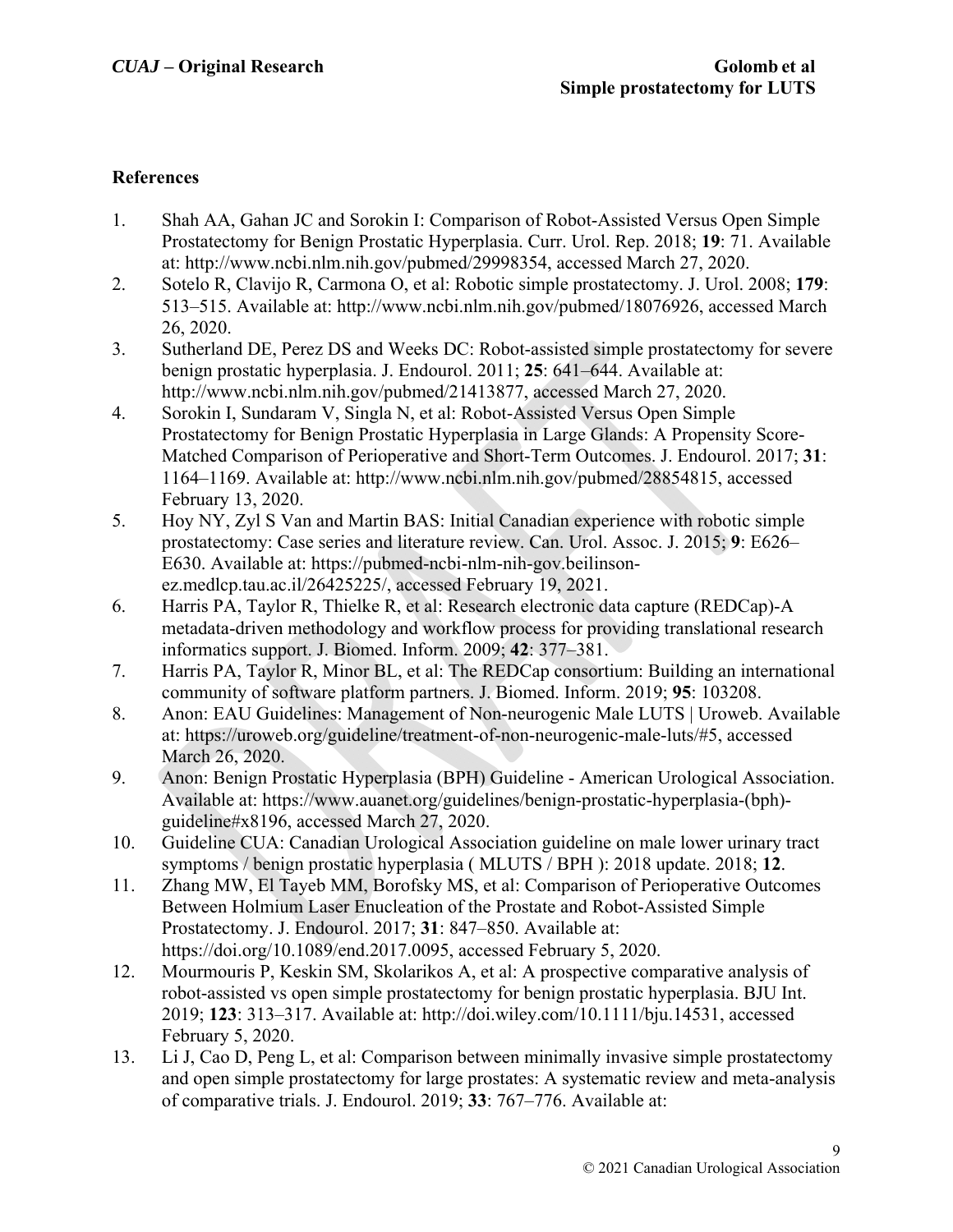http://www.ncbi.nlm.nih.gov/pubmed/31244334, accessed March 26, 2020.

- 14. Lucca I, Shariat SF, Hofbauer SL, et al: Outcomes of minimally invasive simple prostatectomy for benign prostatic hyperplasia: a systematic review and meta-analysis. World J. Urol. 2015; **33**: 563–570. Available at: https://pubmed-ncbi-nlm-nihgov.beilinson-ez.medlcp.tau.ac.il/24879405/, accessed July 31, 2020.
- 15. Li J, Cao D, Peng L, et al: Comparison between minimally invasive simple prostatectomy and open simple prostatectomy for large prostates: A systematic review and meta-analysis of comparative trials. J. Endourol. 2019; **33**: 767–776. Available at: https://pubmed-ncbinlm-nih-gov.beilinson-ez.medlcp.tau.ac.il/31244334/, accessed July 31, 2020.
- 16. Fuschi A, Al Salhi Y, Velotti G, et al: Holmium laser enucleation of prostate versus minimally invasive simple prostatectomy for large volume  $(\geq 120 \text{ ml})$  prostate glands: a prospective multicenter randomized study. Minerva Urol. Nefrol. 2020. Available at: http://www.ncbi.nlm.nih.gov/pubmed/33200899, accessed May 20, 2021.
- 17. Matei D V., Brescia A, Mazzoleni F, et al: Robot-assisted simple prostatectomy (RASP): does it make sense? BJU Int. 2012; **110**: E972–E979. Available at: http://doi.wiley.com/10.1111/j.1464-410X.2012.11192.x, accessed October 15, 2020.
- 18. Matthews GJ, Motta J and Fracchia JA: The accuracy of transrectal ultrasound prostate volume estimation: Clinical correlations. J. Clin. Ultrasound 1996; **24**: 501–505. Available at: https://pubmed-ncbi-nlm-nih-gov.beilinson-ez.medlcp.tau.ac.il/8906481/, accessed February 22, 2021.
- 19. Prassopoulos P, Charoulakis N, Anezinis P, et al: Suprapubic versus transrectal ultrasonography in assessing the volume of the prostate and the transition zone in patients with benign prostatic hyperplasia. Abdom. Imaging 1996; **21**: 75–77. Available at: https://link-springer-com.beilinson-ez.medlcp.tau.ac.il/article/10.1007/s002619900017, accessed February 22, 2021.
- 20. Huang Foen Chung JWNC, De Vries SH, Raaijmakers R, et al: Prostate volume ultrasonography: The influence of transabdominal versus transrectal approach, device type and operator. Eur. Urol. 2004; **46**: 352–356. Available at: http://www.europeanurology.com/article/S0302283804002404/fulltext, accessed February 22, 2021.
- 21. von Elm E, Altman DG, Egger M, et al: The Strengthening the Reporting of Observational Studies in Epidemiology (STROBE) statement: guidelines for reporting observational studies. J. Clin. Epidemiol. 2008; **61**: 344–349. Available at: https://pubmed-ncbi-nlmnih-gov.beilinson-ez.medlcp.tau.ac.il/18313558/, accessed May 20, 2021.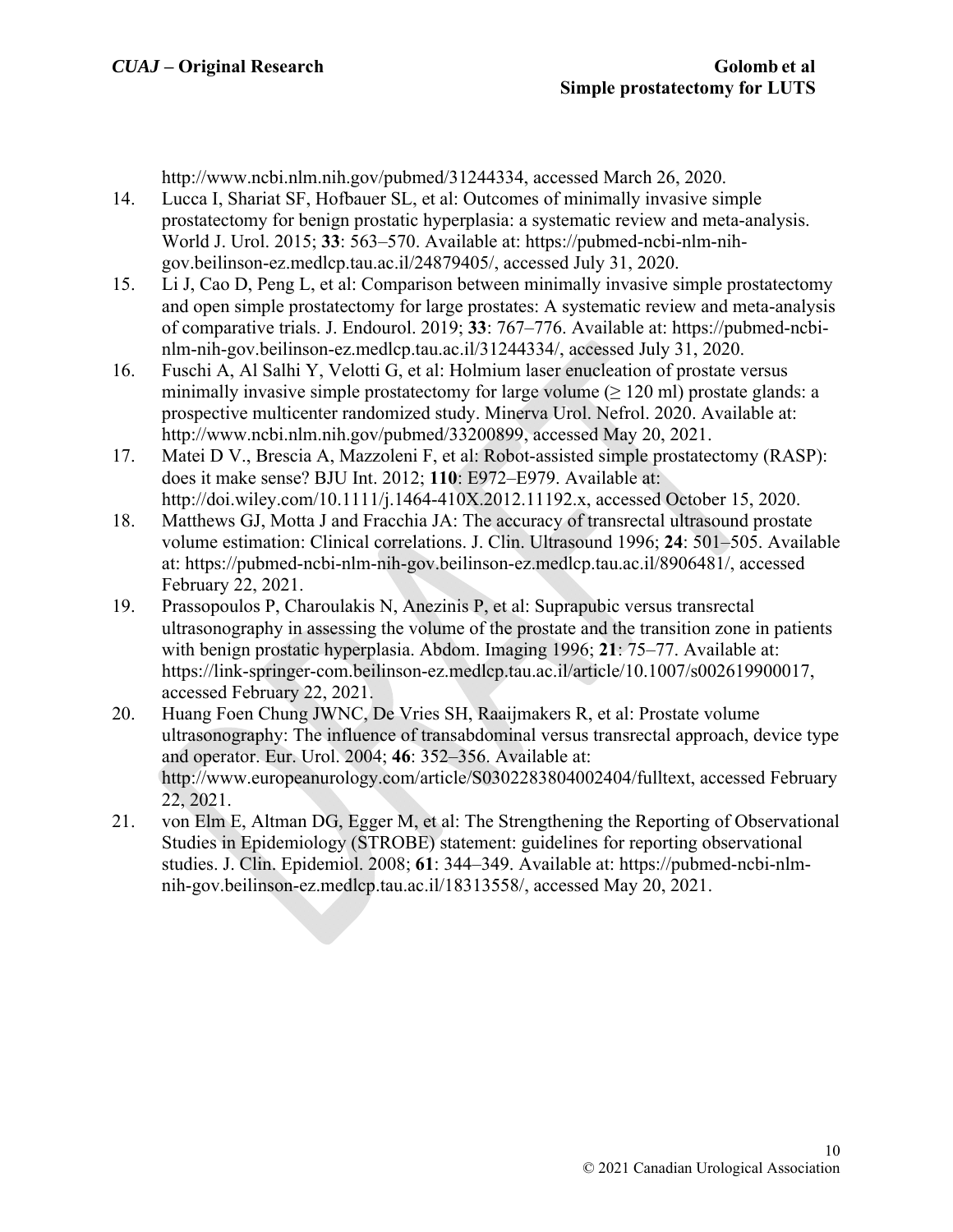## **Figures and Tables**

| Table 1. Demographic and preoperative data  |                     |                     |              |  |
|---------------------------------------------|---------------------|---------------------|--------------|--|
| Demographic                                 | $OSP(n=8)$          | RASP $(n=21)$       | $\mathbf{p}$ |  |
| Age, median (range)                         | $69(59-78)$         | $69(54-86)$         | 0.74         |  |
| Median BMI, $\text{kg/m}^2$ (range)         | $29.8(24.9 - 32.1)$ | $26.9(19.9 - 34.6)$ | 0.34         |  |
| Mean preoperative estimated prostate        | 229 $(\pm 114.8)$   | 152 $(\pm 49.2)$    | 0.03         |  |
| volume, $cm3$ (SD)                          |                     |                     |              |  |
| Prostate volume estimation technique, n (%) |                     |                     |              |  |
| <b>TRUS</b>                                 | 5(62.5)             | 7(33.5)             |              |  |
| Abdominal US                                | 3(37.5)             | 12(57.1)            | 0.04         |  |
| Cystoscopy                                  | 0(0)                | 1(4.7)              |              |  |
| <b>MRI</b>                                  | 0(0)                | 1(4.7)              |              |  |
| Median PSA, ng/mL (range)                   | $12.5(2.98-42.6)$   | $7.2(2.06 - 19.5)$  | 0.09         |  |
| Prior prostate biopsy, $n$ (%)              | 5(62.5)             | 9(42.8)             | 0.427        |  |
| Preoperative urinary retention, n           | 3                   | 11                  | <b>NS</b>    |  |
| Mean preoperative PVR, ml (SD)              | 378 $(\pm 229)$     | 324 $(\pm 390)$     | 0.93         |  |
| Comorbidities, n (%)                        |                     |                     |              |  |
| Diabetes mellitus                           | 1(12.5)             | 4(19)               | <b>NS</b>    |  |
| Hypertension                                | 4(50)               | 10(47.6)            | <b>NS</b>    |  |
| Dyslipidemia                                | 2(25)               | 6(28.5)             | <b>NS</b>    |  |
| <b>CVA</b>                                  | 0(0)                | 1(4.7)              | <b>NS</b>    |  |
| <b>OSA</b>                                  | 0(0)                | 1(4.7)              | <b>NS</b>    |  |
| Surgical indication, n (%)                  |                     |                     | 0.57         |  |
| Failed medical treatment                    | 2(25)               | 6(28.5)             |              |  |
| Urinary retention                           | 3(37.5)             | 11(52.3)            |              |  |
| Hydronephrosis                              | 2(25)               | 3(14.2)             |              |  |
| Cystolithiasis                              | 0(0)                | 1(4.7)              |              |  |
| Recurrent hematuria                         | 1(12.5)             | 0(0)                |              |  |

BMI: body mass index; CVA: cerebrovascular accident; DRE: digital rectal exam; MRI: magnetic resonance imaging; NS: non-significant; OSA: obstructive sleep apnea; PSA: prostatespecific antigen; PVR: postvoid residual; SD: standard deviation; TRUS: transrectal ultrasound; US: ultrasound; UTI: urinary tract infection.